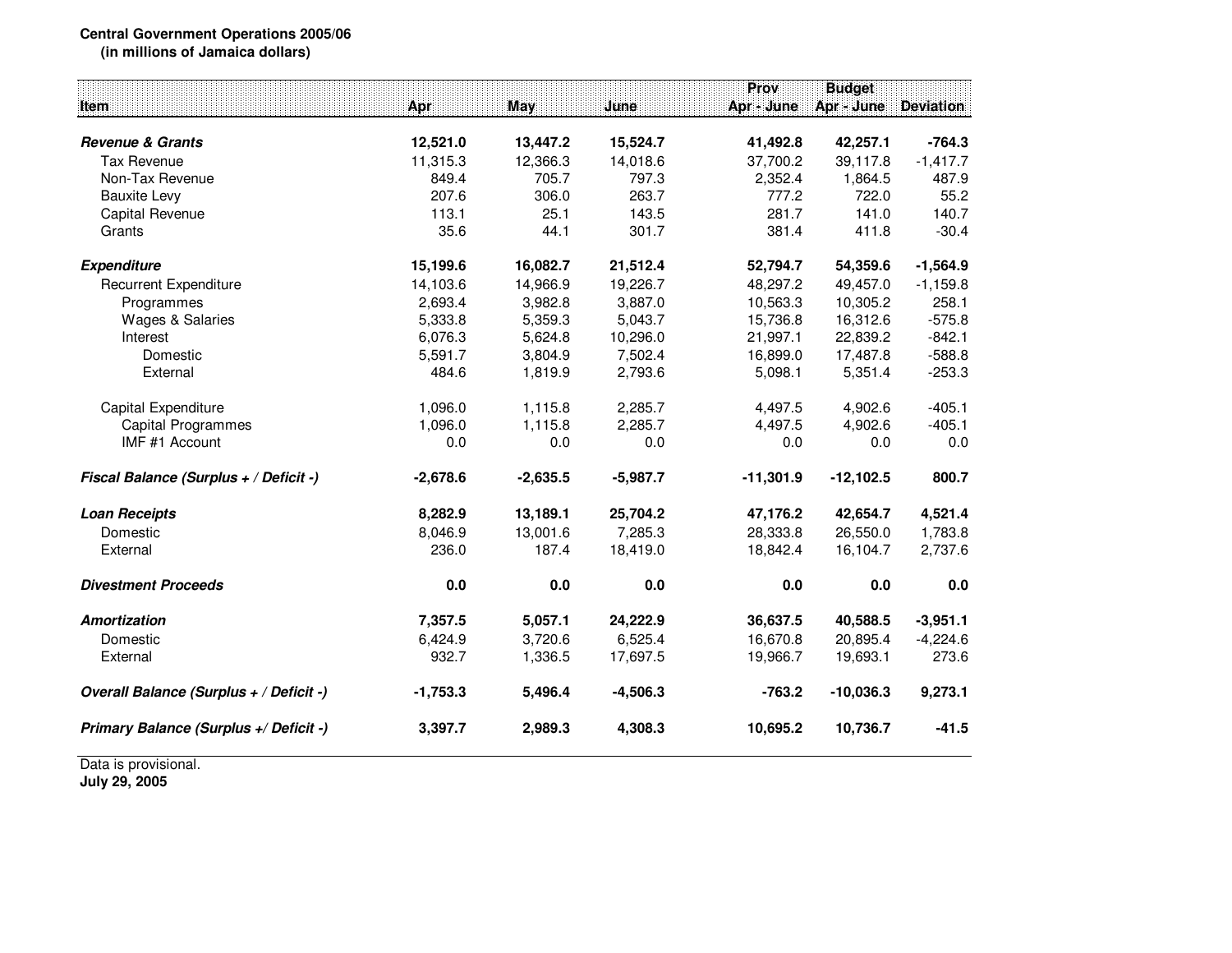## **Revenue Details 2005/06(in millions of Jamaica dollars)**

| ltem:                       | Apr      | May      | June     | Prov<br>Apr - June | <b>Budget</b><br>Apr - June | <b>Deviation</b> |
|-----------------------------|----------|----------|----------|--------------------|-----------------------------|------------------|
| Revenue & Grants            | 12,521.0 | 13,447.2 | 15,524.7 | 41,492.8           | 42,257.1                    | $-764.3$         |
| <b>Tax Revenue</b>          | 11,315.3 | 12,366.3 | 14,018.6 | 37,700.2           | 39,117.8                    | $-1,417.7$       |
| Income and profits          | 3,758.1  | 4,993.4  | 6,688.9  | 15,440.5           | 15,227.6                    | 212.8            |
| Bauxite/alumina             | 80.2     | 44.7     | 24.6     | 149.6              | 251.0                       | $-101.5$         |
| Other companies             | 265.7    | 539.5    | 1,856.1  | 2,661.3            | 2,370.7                     | 290.6            |
| <b>PAYE</b>                 | 2,642.8  | 2,695.9  | 2,954.1  | 8,292.8            | 8,385.3                     | $-92.5$          |
| Tax on dividend             | 0.1      | 14.4     | 12.2     | 26.7               | 47.6                        | $-20.9$          |
| Other individuals           | 118.9    | 114.1    | 130.8    | 363.9              | 571.2                       | $-207.3$         |
| Tax on interest             | 650.3    | 1,584.8  | 1,711.1  | 3,946.3            | 3,601.8                     | 344.5            |
| Environmental Levy          | 0.0      | 0.0      | 0.0      | 0.0                | 0.0                         | 0.0              |
| Production and consumption  | 3,699.7  | 4,045.4  | 3,777.3  | 11,522.4           | 12,657.8                    | $-1,135.4$       |
| <b>SCT</b>                  | 354.9    | 331.7    | 250.0    | 936.6              | 1,223.4                     | $-286.8$         |
| Motor vehicle licenses      | 82.4     | 82.6     | 78.6     | 243.7              | 275.1                       | $-31.4$          |
| Other licenses              | 48.0     | 15.8     | 13.9     | 77.7               | 68.6                        | 9.1              |
| Betting, gaming and lottery | 99.2     | 97.4     | 74.0     | 270.6              | 260.3                       | 10.4             |
| <b>Education Tax</b>        | 543.5    | 552.8    | 605.2    | 1,701.5            | 1,665.8                     | 35.7             |
| Contractors levy            | 42.5     | 30.5     | 27.6     | 100.7              | 130.2                       | $-29.4$          |
| GCT (Local)                 | 1,966.2  | 2,389.4  | 2,149.4  | 6,505.1            | 7,360.0                     | $-854.9$         |
| Stamp Duty (Local)          | 562.9    | 545.1    | 578.5    | 1,686.5            | 1,674.5                     | 12.0             |
| <b>International Trade</b>  | 3,857.5  | 3,327.5  | 3,552.4  | 10,737.3           | 11,232.4                    | $-495.1$         |
| <b>Custom Duty</b>          | 1,284.1  | 1,101.6  | 1,345.1  | 3,730.8            | 3,496.0                     | 234.8            |
| <b>Stamp Duty</b>           | 85.4     | 71.4     | 73.5     | 230.3              | 210.0                       | 20.3             |
| <b>Travel Tax</b>           | 199.1    | 160.5    | 148.6    | 508.1              | 471.2                       | 37.0             |
| GCT (Imports)               | 1,623.6  | 1,401.4  | 1,544.4  | 4,569.4            | 4,959.3                     | $-389.9$         |
| SCT (Imports)               | 665.3    | 592.6    | 440.8    | 1,698.7            | 2,096.0                     | $-397.3$         |
| <b>Non-Tax Revenue</b>      | 849.4    | 705.7    | 797.3    | 2,352.4            | 1,864.5                     | 487.9            |
| <b>Bauxite Levy</b>         | 207.6    | 306.0    | 263.7    | 777.2              | 722.0                       | 55.2             |
| <b>Capital Revenue</b>      | 113.1    | 25.1     | 143.5    | 281.7              | 141.0                       | 140.7            |
| <b>Grants</b>               | 35.6     | 44.1     | 301.7    | 381.4              | 411.8                       | $-30.4$          |